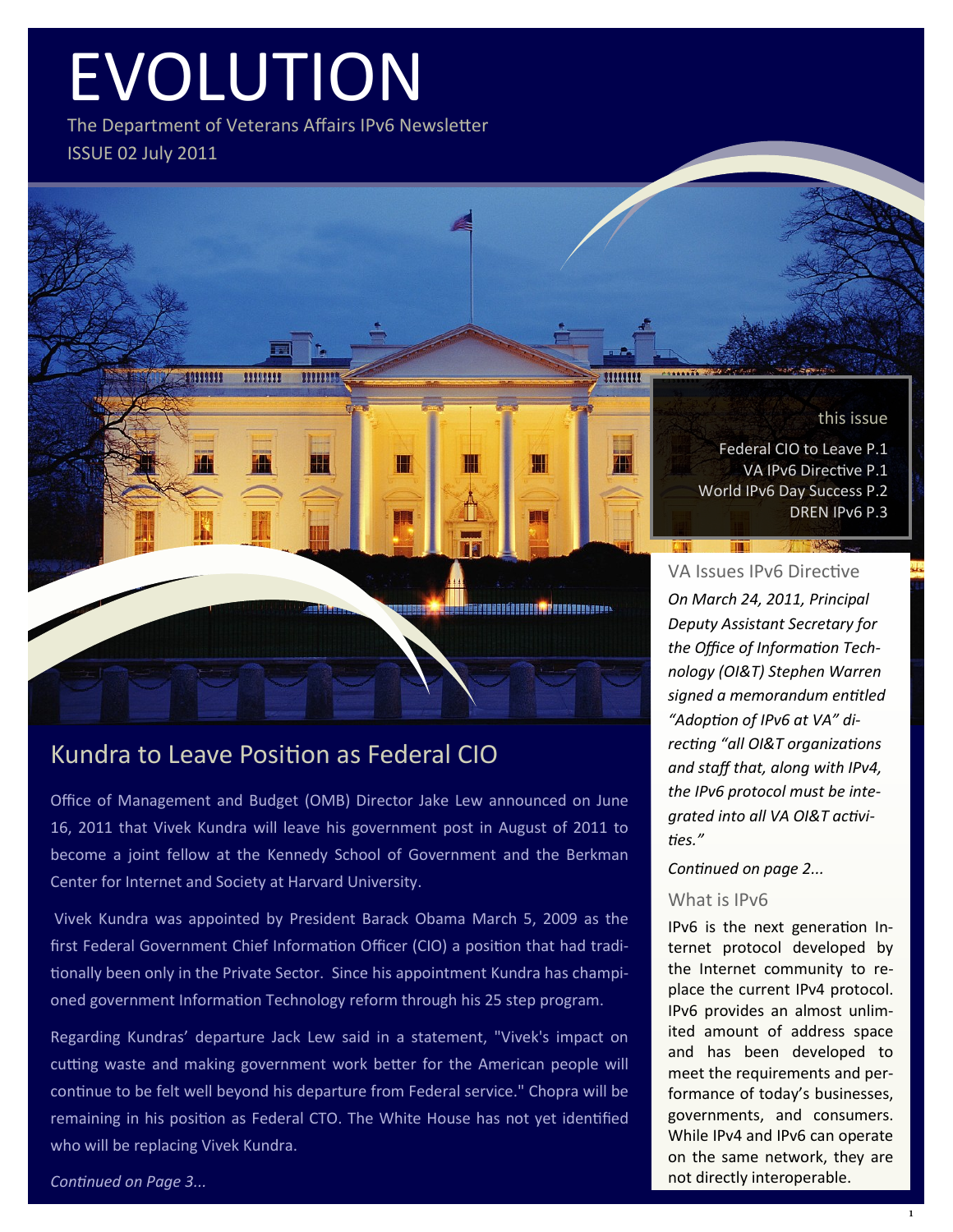## World IPv6 Day a Success for Federal Agencies

The Department of Veterans Affairs Turns on IPv6 for www.va.gov on World IPv6 Day...Becomes a Permanent Operational Capability

On June 8, 2011 World IPv6 Day provided the Internet community with a day to come together and test IPv6 on a global basis. Over 400 organizations signed up to officially participate and made their websites available over the IPv6 Internet to commemorate World IPv6 Day. These 400 organizations were in addition to the over 750 organizations that had already made their websites available over IPv6 prior to June 8th. Considered by the Internet Society (which sponsored the day of testing) and the participants as a resounding success, World IPv6 Day provided major network and content owners with the comfort necessary to begin deploying IPv6 on a wide scale.

The Department of Veterans Affairs (VA) led the US federal testing initiative by being the first agency to sign-up for World IPv6 Day, as well as, one of the first to make its primary website IPv6 enabled. A total of 25 federal agencies signed up and participated in World IPv6 Day. www.va.gov became IPv6 enabled on June 3rd, 2011 under the VA IPv6 Project Management Office's IPv6 Pilot Program, and, with its successful demonstration on World IPv6 Day, has been deemed IPv6 operational.

In addition to VA, the Department of Energy and the Department of Education both have kept their primary websites IPv6 operational. Based on the success of the World IPv6 Day pilot, VA

plans to aggressively move forward with transitioning its more than 300 additional web domains to use IPv6.

A complete list of the federal agencies who participated in World IPv6 Day includes:

- $\Rightarrow$  Department of Veterans Affairs
- $\Rightarrow$  Department of Commerce
- $\Rightarrow$  Census Bureau
- $\Rightarrow$  National Technical Information Service
- $\Rightarrow$  Office of Personnel Management
- $\Rightarrow$  National Telecommunications and Information Administration
- $\Rightarrow$  Federal Aviation Administration
- $\Rightarrow$  National Library of Medicine
- $\Rightarrow$  General Services Administration
- $\Rightarrow$  Department of the Treasury
- $\Rightarrow$  Department of Education
- $\Rightarrow$  Idaho National Laboratory
- $\Rightarrow$  Department of Agriculture
- $\Rightarrow$  Department of State, Bureau of Public Affairs
- $\Rightarrow$  Department of the Interior
- $\Rightarrow$  Department of Transportation
- $\Rightarrow$  Department of Homeland Security
- $\Rightarrow$  Air Force
- $\Rightarrow$  Navy
- $\Rightarrow$  Department of Defense
- $\Rightarrow$  Department of Labor
- $\Rightarrow$  National Aeronautics and Space Administration
- $\Rightarrow$  Department of Energy
- $\Rightarrow$  National Park Service
- $\Rightarrow$  National Institute of Standards and **Technology**



## VA Issues IPv6 Directive

### *...Continued*

In September 2010, the federal CIO had issued a memorandum for all agencies to move forward with their IPv6 transition activities. This mandate required all agencies' to the new FAR regulations associated with IT acquisition be IPv6 compliant, as well as, identifying specific milestones for IPv6 operability by 2012 and 2015.

The VA OI&T memorandum noted that IPv6 was required to most effectively serve the veteran and that "from this point forward, IPv6 technology must be included in all infrastructure and application design, development efforts, and procurements."

VA has been a leader in the federal IPv6 transition community. The memorandum also directed "By 2015, all computing, application, and network resources must tum off IPv4 as a communication mechanism in VA unless there is a waiver from my office or the device/service runs in an enclave."

For more information or questions, contact Steven Pirzchalski, VA IPv6 Transition Manager, at 202-461-5910.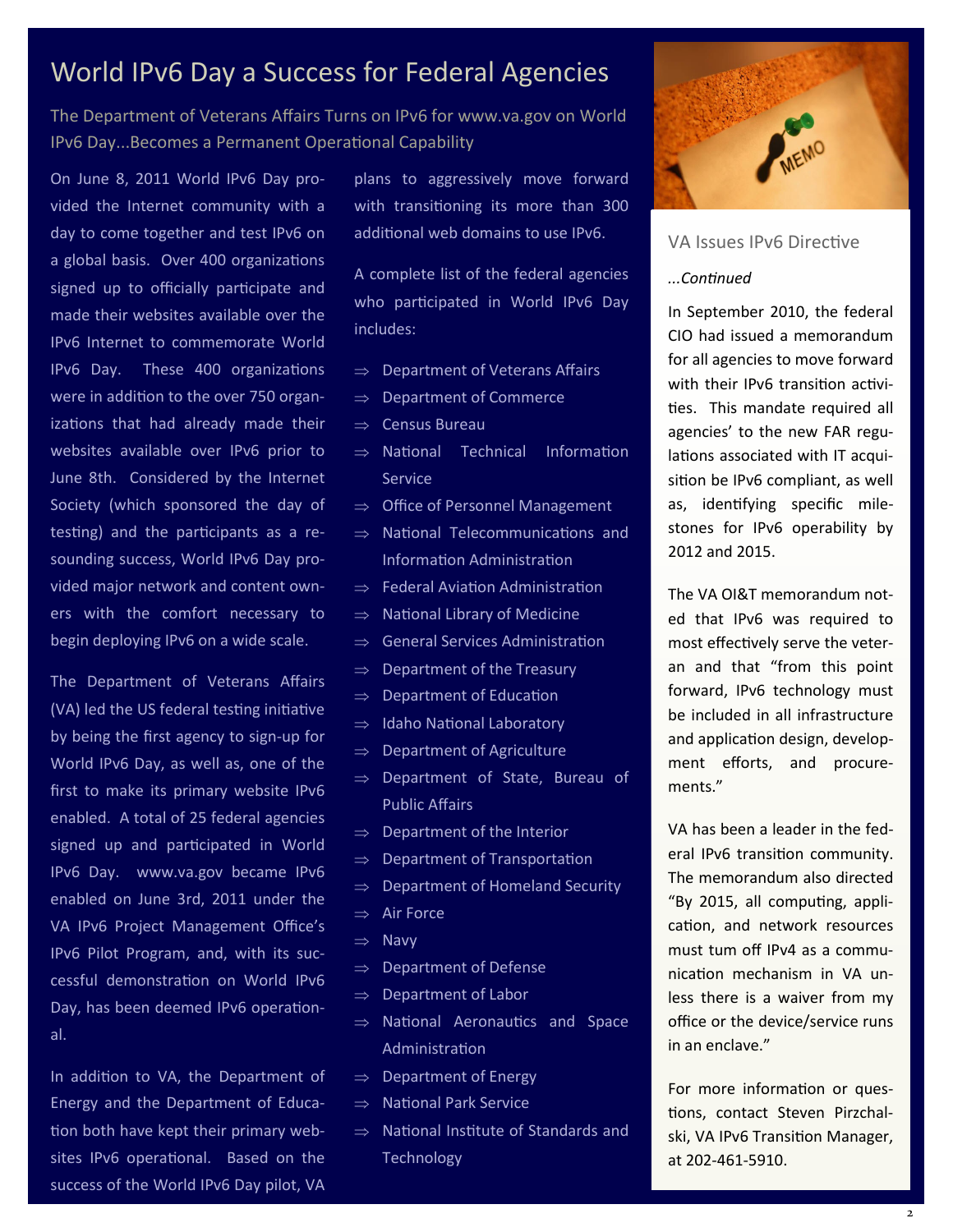

## DREN IPv6 Knowledge Base Now Publicly Available

Internet Protocol version 4 (IPv4), the protocol on which the current Internet as we know it is based, is nearly thirty years old and is approaching the end of its life. The last five unallocated IPv4 address blocks were delegated to Regional Internet Registries on February 3, 2011.

This "death" will not have an immediate impact on the way people use the Internet, however, both the dwindling IPv4 address availability and the requirement to start using Internet Protocol version 6 (IPv6) will impact the way that Federal Agencies and commercial businesses provide Internet services.

Foreseeing the future, the Defense Research and Engineering Network (DREN) started using IPv6 in 2003, and has provided it users with servers, services, and client applications using IPv6 ever since. As the transition the Internet will be taking from IPv4 to IPv6 progresses, DREN will continue providing a secure, high-performance infrastructure using both IPv4 and IPv6.

Because of its history using IPv6, DREN is also able to provide lessons-learned and an extensive knowledge base.

This knowledge is now publicly available on the DoD's High Performance

Computing Modernization Program website (www.hpcmo.hpc.mil). In order to read general information regarding DREN's knowledge base, once on the above website, click on "Networking and Security" in the left hand column, click on "IPv6 Information" in the right hand column, and then click on "IPv6 knowledge base" at the bottom of the article.

Or, click on this direct link: http:// www.hpcmo.hpc.mil/cms2/index.php/ ipv6-knowledge-base-general-info. For more information about DREN and IPv6, please contact: John M Baird, HPCMP IPv6 Implementation Manager, (703) 402-9638, baird@hpcmo.hpc.mil.

## Federal CIO to Depart

#### *...Continued*

Over the last two and one-half years the IPv6 initiative has been led by Vivek Kundra and federal Chief Technology Officer Aneesh Chopra who have worked to ensure that companies are making progress to support the government's IPv6 transition. It is this recognition of the vital importance of the internet to U.S. innovation, prosperity, education, and political and cultural life that lead Kundra to issue an official memorandum to his Chief Information Officers of Executive Departments and Agencies on September 28, 2010 with specific steps for those agencies to expedite the operational deployment and use of IPv6. Kundra and Chopra felt the government must transition to IPv6 in order to modernize, reduce complexity and enable the internet to continue to operate effectively into the future. It was their staunch support of the IPv6 initiative that has enabled the VA to move forward as a leading agency for IPv6 transition.

## The IPv6 Q&A Corner

## Q: Why is the VA migrating to IPv6?

Although OMB has mandated that all federal agencies implement IPv6, the transition will allow the Department of Veteran Affairs to better serve veterans and their families by:

- $\Rightarrow$  Facilitating the transformation of the current health-care culture to be more veteran-centric.
- $\Rightarrow$  Enhancing Tele-presence and tele-work capabilities.
- $\Rightarrow$  Designing more secure approaches for Enterprise Networking, Information technology Systems, and communicating with veterans.
- $\Rightarrow$  Lowering the cost and resources necessary to support communications across VA.
- $\Rightarrow$  Simplifying the overall OneVA Network.